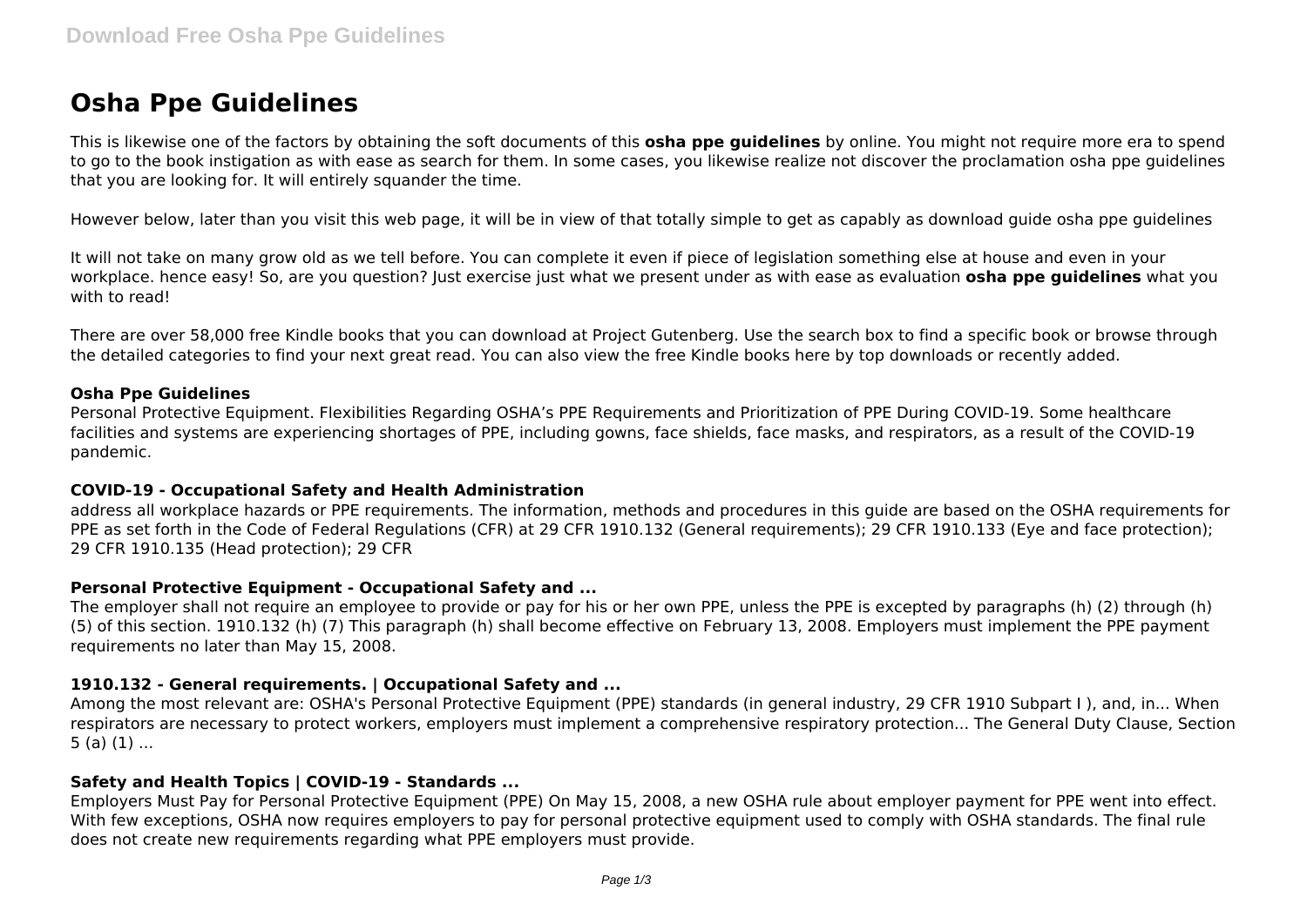## **HANDOUT Employers Must Provide and Pay for PPE**

According to OSHA, the required workplace hazard assessment must: Be documented in writing Comprehensively identify all hazards or potential hazards State name of the person certifying the evaluation List the date (s) of the hazard assessment

#### **OSHA Personal Protective Equipment (PPE) Standards and ...**

OSHA requires the use of personal protective equipment (PPE) to reduce employee exposure to hazards when engineering and administrative controls are not feasible or effective in reducing these exposures to acceptable levels. Employers are required to determine if PPE should be used to protect their workers.

## **Occupational Safety and Health Administration (OSHA) - PPE.ORG**

Who Needs PPE Patients with confirmed or possible SARS-CoV-2 infection should wear a facemask when being evaluated medically Healthcare personnel should adhere to Standard and Transmission-based Precautions when caring for patients with SARS-CoV-2 infection. Recommended PPE is described in the Infection Control Guidance

# **Using Personal Protective Equipment (PPE) | CDC**

Hand hygiene after removing PPE is particularly important to remove any pathogens that might have been transferred to bare hands during the removal process. Use ABHR with 60-95% alcohol or wash hands with soap and water for at least 20 seconds. If hands are visibly soiled, use soap and water before returning to ABHR.

#### **Guidance for Dental Settings | CDC**

The existing Occupational Safety and Health Administration (OSHA) personal protective equipment (PPE) standards are found in 29 Code of Federal Regulations (CFR) Part 1910 Subpart I for General Industry, Part 1915 Subpart I for Maritime, Part 1917 Subpart E for Marine Terminals, Part 1918 Subpart I for Longshoring and Part 1926 Subpart E for Construction.

# **Personal Protective Equipment (PPE) Standards & Guidelines ...**

OSHA Issues PPE Guidelines. The new guidance includes FAQs, and outlines the differences between cloth face coverings, surgical masks and respirators. Jun 10, 2020. WASHINGTON, DC – The U.S. Department of Labor's Occupational Safety and Health Administration (OSHA) has published a series of frequently asked questions and answers regarding the use of masks in the workplace.

# **OSHA Issues PPE Guidelines - Contracting Business**

All personal protective equipment (PPE) that is intended for use as a medical device must follow The FDA's regulations and should meet applicable voluntary consensus standards for protection.

#### **Personal Protective Equipment for Infection Control | FDA**

PPE are special coverings designed to protect dental health care personnel (DHCP) from exposure to or contact with infectious agents. These include gloves, face masks, protective eyewear, face shields, and protective clothing (e.g., reusable or disposable gown, jacket, lab coat).

# **Personal Protective Equipment | FAQs | Infection Control ...**

Maritime Guidelines for Enforcing Personal Protective Equipment Requirements Purpose: Federal OSHA's CPL 02-01-049 provides current policy, procedures, information and guidance to ensure uniform enforcement of 1915, Subpart I, personal protective equipment in shipyard employment.